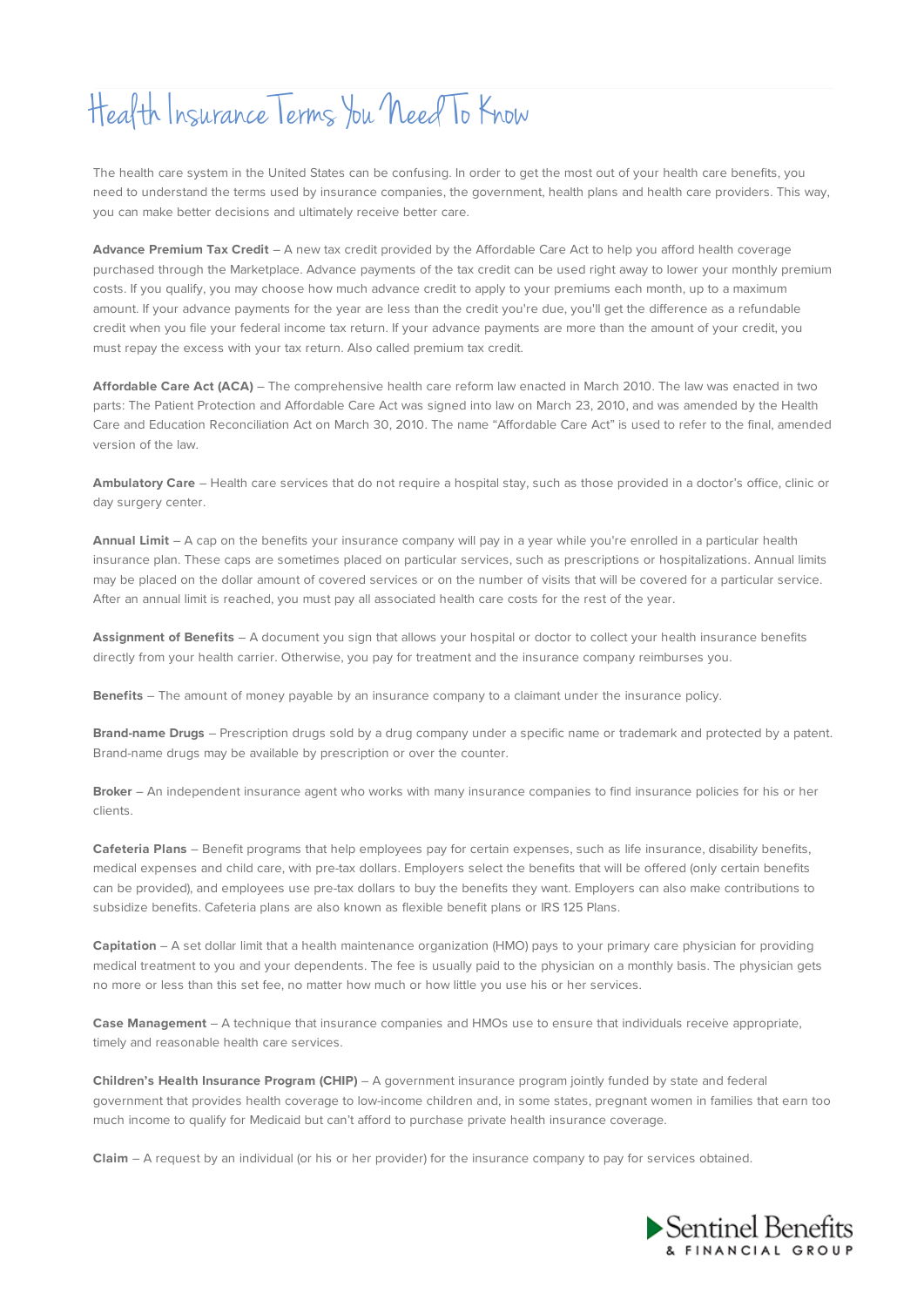**Coinsurance** – The money that an individual is required to pay for services after the deductible has been met. It is often a specified percentage of the charges. For example, the employee pays 20 percent of the charges while the health plan pays 80 percent.

**Consolidated Omnibus Budget Reconciliation Act (COBRA)** – A federal law that may allow you to temporarily keep health coverage after your employment ends, you lose coverage as a dependent of the covered employee, or another qualifying event.

**Copayment** – An arrangement where an individual pays a specified amount for various health care services and the health plan or insurance company pays the remainder. The individual must usually pay his or her share when services are rendered. Copayments are usually a set dollar amount (such as \$20 per office visit), rather than a percentage of the charges.

**Deductible** – A set dollar amount that a person must pay before insurance coverage for medical expenses can begin. They are usually charged on an annual basis.

**Denial of claim** – Refusal by an insurance company to pay a submitted request for health care services obtained.

**Dental Insurance** – Insurance that helps pay for dental care and usually includes regular checkups, cleanings, X-rays and certain services required to promote general dental health. Some plans will provide broader coverage than others, and some will require a greater financial contribution from you when services are rendered. Some plans may also provide coverage for certain types of oral surgery, dental implants or orthodontia.

**Dependent** – Any individual, adult or minor whom a parent, relative or other person may choose to cover on his or her insurance plan.

**Employee Assistance Program (EAP)** – Mental health counseling services that are sometimes offered by insurance companies or employers. Typically, individuals or employers do not have to pay directly for EAP services provided.

**Essential Health Benefits** – A set of health care service categories that must be covered by certain plans.

**Exclusions and Limitations** – Specific conditions or circumstances for which an insurance policy or plan will not provide coverage (exclusions), or for which coverage is specifically limited (limitations).

**Exclusive Provider Organization (EPO)** – Health care plans similar to preferred provider organizations (PPOs), with the main difference being that services are covered only if you go to doctors, specialists or hospitals in the plan's network, although there are exceptions for emergencies.

**Fee-for-service Plans (FFS)** – A type of coverage where insurers pay for health care services provided to plan participants. With this type of coverage, you can choose any doctor you wish and change doctors any time or go to any hospital in any part of the country. These plans existed primarily before the rise of HMOs and PPOs.

**Flexible Spending Account (FSA)** – An individual arrangement set up through employers to pay for many of out-of-pocket medical expenses with tax-free dollars. The FSA account holder sets aside a pre-tax dollar amount for the year which he or she can use to pay medical expenses. Unused FSA funds can expire, depending on the policy of the account holder's employer.

**Generic Drugs** – A prescription drug that has the same active-ingredient formula as a brand-name drug. Generic drugs usually cost less than brand-name drugs. The Food and Drug Administration (FDA) rates these drugs to be as safe and effective as brand-name drugs.

**Grandfathered Health Plan** – A group health plan that was created—or an individual health insurance policy that was purchased—on or before March 23, 2010, and is exempt from many, but not all, provisions of the ACA.

**Group Health Plan** – A health plan offered by an employer or employee organization that provides health coverage to a large group of people at a discounted rate.

**Health Insurance** – A contract that requires your health insurer to pay some or all of your health care costs in exchange for a premium.

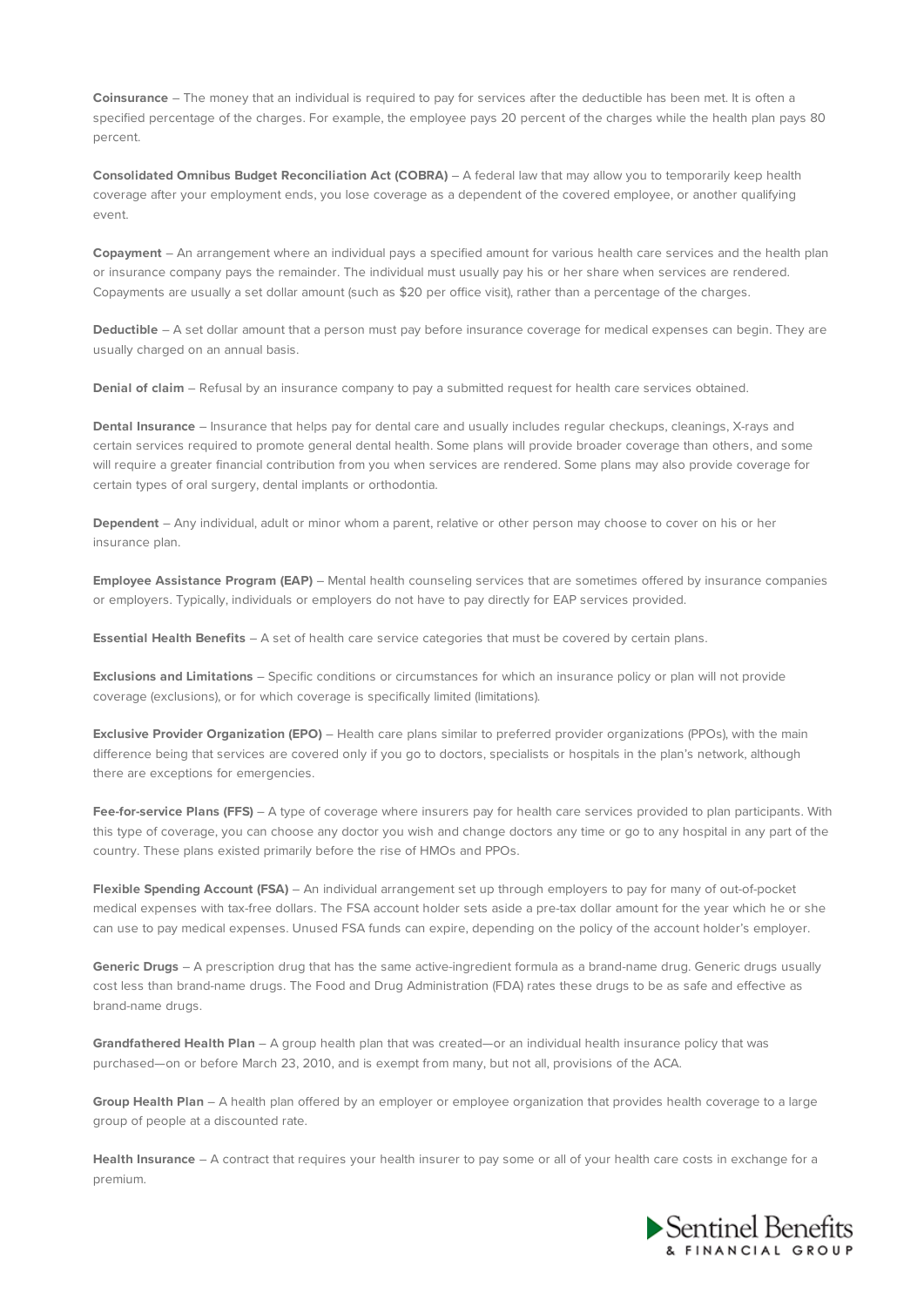**Health Insurance Marketplace (Marketplace)** – A state or federal resource where individuals, families, and small businesses can shop for health insurance plans based on costs, benefits and other important features, and enroll in coverage. Individuals who enroll in a health insurance plan through the Marketplace may be eligible for Advance Premium Tax Credits and other assistance in paying for coverage. Also known as Exchanges.

**Health Maintenance Organization (HMO)** – Prepaid, or capitated, health care plans in which individuals pay a small monthly fee to be a member of the HMO, as well as small fees or copayments for specified health care services. Services are provided by physicians and allied health care personnel who are employed by or under contract with the HMO. HMOs are available to both individuals and employer groups.

**Health Reimbursement Arrangement (HRA)** – Employer-funded group health plans from which employees are reimbursed taxfree for qualified medical expenses. Like health savings accounts (HSAs), unused amounts may be rolled over to be used in subsequent years. Unlike HSAs, the employer funds and owns HRA accounts. The employer sets up the HRA, determines the amount of money available in each employee's HRA for the coverage period and establishes the types of expenses the funds can be used for.

**Health Savings Account (HSA)** – A medical savings account available to people who are enrolled in an HSA-compliant highdeductible health plan. The account is employee-owned, and money may be contributed by both the employer and employee. If the employee leaves the company, he or she remains in control of the account. The funds contributed to the account are pretax, which means they aren't subject to federal income tax at the time of deposit. Funds must be used to pay for qualified medical expenses; there is a heavy tax penalty for using HSA funds for non-qualified expenses. Funds roll over year to year if you don't spend them, and can accumulate a significant balance. There is a limit to how much money can be put into an HSA every year, but no cap on how much money can be in the account.

**High-deductible Health Plan (HDHP)** – A plan that features higher deductibles than traditional insurance plans. HDHPs can be combined with an HSA or an HRA to allow you to pay for qualified out-of-pocket medical expenses on a pre-tax basis.

**Independent Practice Association (IPA)** – A group of independent practicing physicians who band together for the purpose of contracting with HMOs, PPOs and insurance companies for their services.

**Individual Mandate** – The ACA requirement that most individuals obtain acceptable health insurance coverage for themselves and their family members or pay a penalty. There is a graduated tax penalty, or fee, for individuals who do not obtain health insurance by the time they file their taxes for 2014.

**In-network** –Typically refers to physicians, hospitals or other health care providers who contract with an insurance plan (usually an HMO or PPO) to provide services to its members. Coverage for services received from in-network providers will typically be greater than for services received from out-of-network providers, depending on the plan.

**Lifetime Limit** – A cap on the total lifetime benefits you may get from your insurance company. An insurance company may impose a total lifetime dollar limit on benefits or limits on specific benefits, or a combination of the two. After a lifetime limit is reached, the insurance plan will no longer pay for covered services.

**Long-term Care Insurance** – Insurance policies that cover the costs of providing nursing care, home health care services and custodial care for the aged and infirm.

**Managed Care** – A system of health care delivery that is characterized by arrangements with selected providers, ongoing quality control and utilization review programs, and financial incentives for members to use providers and procedures covered by the plan.

**Maximum Benefit** – The maximum dollar amount that an insurance company will pay for claims, either for a specific procedure or service or during a specified period of time.

**Medicaid** – A state-administered health insurance program for low-income families and children, pregnant women, the elderly, people with disabilities, and, in some states, other adults. The federal government provides a portion of the funding for Medicaid and sets guidelines for the program. States also have choices in how they design their programs, so Medicaid varies state by state and may have a different name in your state.

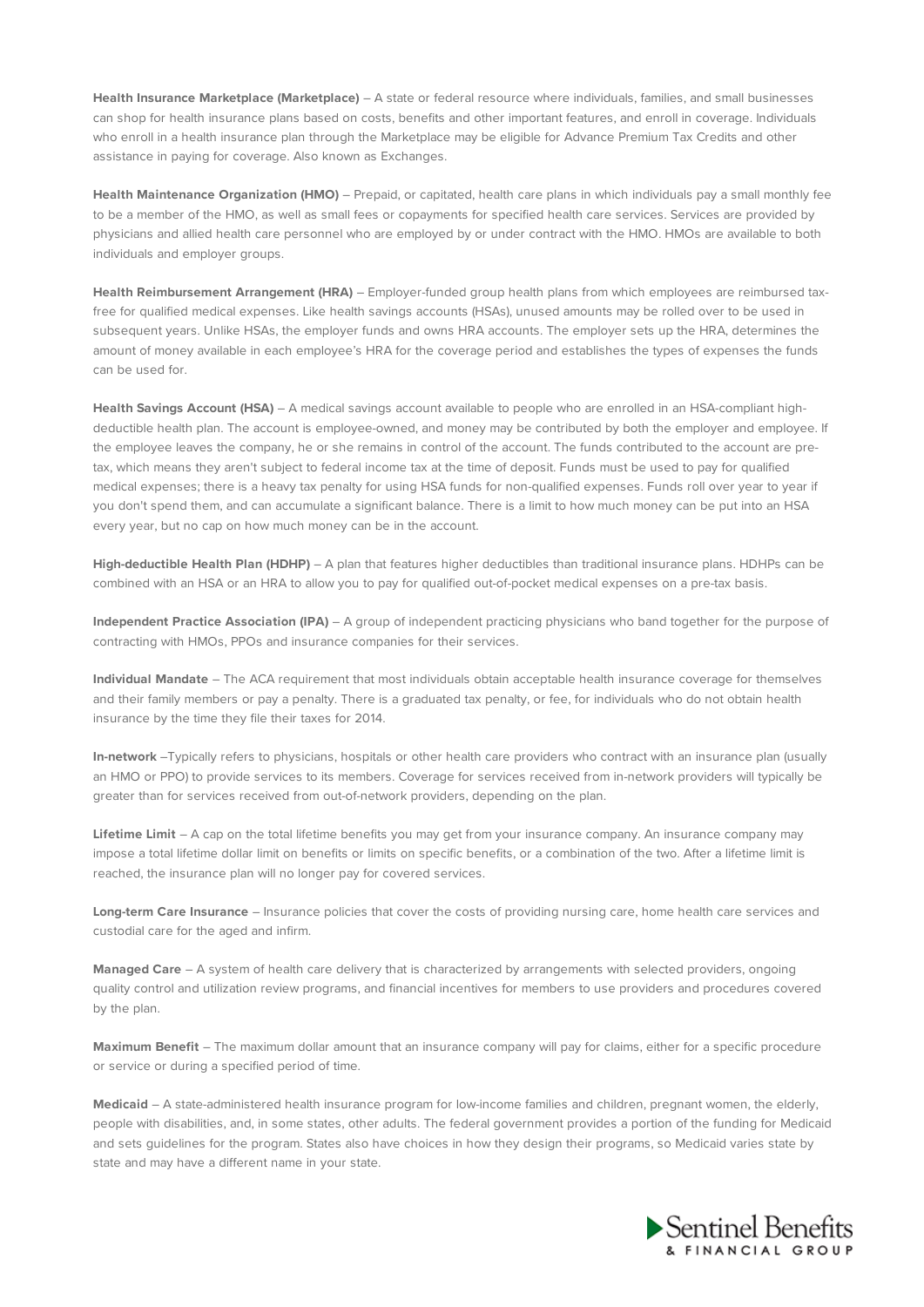**Medical Loss Ratio (MLR)** – A basic financial measurement used in the ACA to encourage health plans to provide value to enrollees. If an insurer uses 80 cents out of every premium dollar to pay its customers' medical claims and activities that improve the quality of care, the company has an MLR of 80 percent. With an 80 percent MLR, the insurer is using the remaining 20 cents of each premium dollar to pay overhead expenses, such as marketing, profits, salaries, administrative costs and agent commissions. The ACA sets minimum MLRs for different markets, as do some state laws.

**Medically Necessary** – A term used to describe the supplies and services needed to diagnose and treat a medical condition in accordance with the standards of good medical practice. Many health plans will only pay for treatment deemed medically necessary. For example, most plans will not cover elective cosmetic surgery.

**Medicare** – A federal health insurance program for people who are age 65 or older and for certain younger people with disabilities. It also covers people with End-stage Renal Disease (ERSD)—permanent kidney failure requiring dialysis or a transplant.

**Medicare Part D** – A program that helps pay for prescription drugs for people with Medicare who join a plan that includes Medicare prescription drug coverage. There are two ways to get Medicare prescription drug coverage: through a Medicare Prescription Drug Plan or a Medicare Advantage Plan that includes drug coverage. These plans are offered by insurance companies and other private companies approved by Medicare.

**Minimum Essential Coverage** – The type of coverage an individual needs to have to meet the individual responsibility requirement under the ACA. This includes individual market policies, job-based coverage, Medicare, Medicaid, CHIP, TRICARE and certain other coverage.

**Open Enrollment Period** – A period of time, usually but not always occurring once per year, when employees of companies and organizations may make changes to their health insurance and other benefit options. The term also applies to the annual period in which individuals may buy health insurance plans through the Marketplace.

**Out-of-network** – Typically refers to physicians, hospitals or other health care providers who do not contract with an insurance plan to provide services to its members. Depending on the insurance plan, expenses incurred for services provided by out-ofnetwork providers might not be covered, or coverage may be less than for in-network providers.

**Out-of-pocket Maximum (OOPM)** – The total amount paid each year by the member for the deductible, coinsurance, copayments and other health care expenses, excluding the premium. After reaching the out-of-pocket maximum, the plan pays 100 percent of the allowable charges for covered services the rest of that calendar year.

**Point-of-service Plan (POS)** – A type of HMO that allows the patient to see either in-network or out-of-network providers. However, the patient pays more out of pocket when using an out-of-network provider.

**Pre-admission Certification** –Approval granted by a case manager or insurance company representative (usually a nurse) for a person to be admitted to a hospital or inpatient facility before admittance. The goal is to ensure that individuals are not exposed to inappropriate health care services, or services that are not medically necessary. Also called "precertification" or "preadmission review."

**Pre-existing Condition** – Any medical condition that was diagnosed or treated within a specified period immediately before a health insurance policy became effective. These conditions may not be covered for a specified period of time under the new policy.

**Preferred Provider Organization (PPO)** – A type of managed care plan in which health care providers and insurers agree to offer substantially discounted fees for covered health care services and to lower copays and deductibles for in-network services. The plan's payment ratio (what your insurance company pays compared to what you pay) may be high—for example, it could be 90/10, with the insurance company paying 90 percent of medical costs and you paying 10 percent after the copay and deductible.

**Premium** – The amount of money charged by an insurance company for coverage.

**Prescription Insurance** – Insurance that helps pay for prescription drugs and medications. Prescription insurance is often offered as part a larger health insurance plan, though this is not always the case. Stand-alone individual prescription insurance